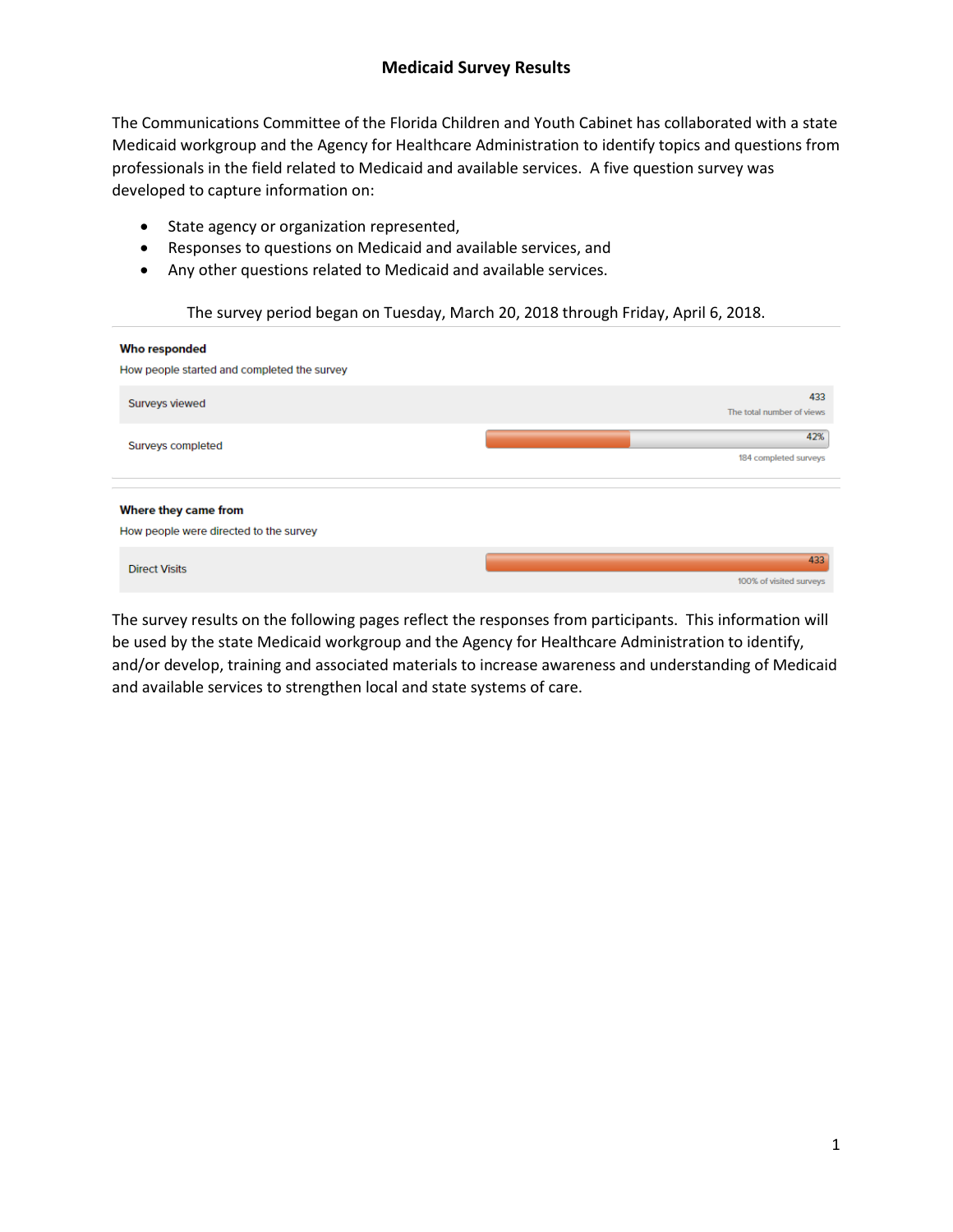### **Medicaid Survey Results**

| 1. Identify the agency or organization you represent | 183<br>$\overline{\mathbf{v}}$<br>people responded |
|------------------------------------------------------|----------------------------------------------------|
| Agency for Persons with Disabilities                 | 1%<br>3 responses                                  |
| <b>DCF - Child Welfare</b>                           | 23%<br>43 responses                                |
| Community Based Care Lead Agency or Provider         | 32%<br>59 responses                                |
| <b>DCF - SAMH</b>                                    | 3%<br>6 responses                                  |
| <b>Managing Entity</b>                               | 2%<br>4 responses                                  |
| Dept. of Education                                   | 1%<br>3 responses                                  |
| <b>SEDNET</b>                                        | 1%<br>3 responses                                  |
| Dept. of Health                                      | 8%<br>15 responses                                 |
| Dept. of Juvenile Justice                            | 2%<br>5 responses                                  |
| <b>Guardian ad Litem</b>                             | 1%<br>3 responses                                  |



#### **Open-ended Responses:**

- Brief explanation for the terminology: State Plan and what it covers, waivers
- How long is the application process?
- How are contract measures enforced?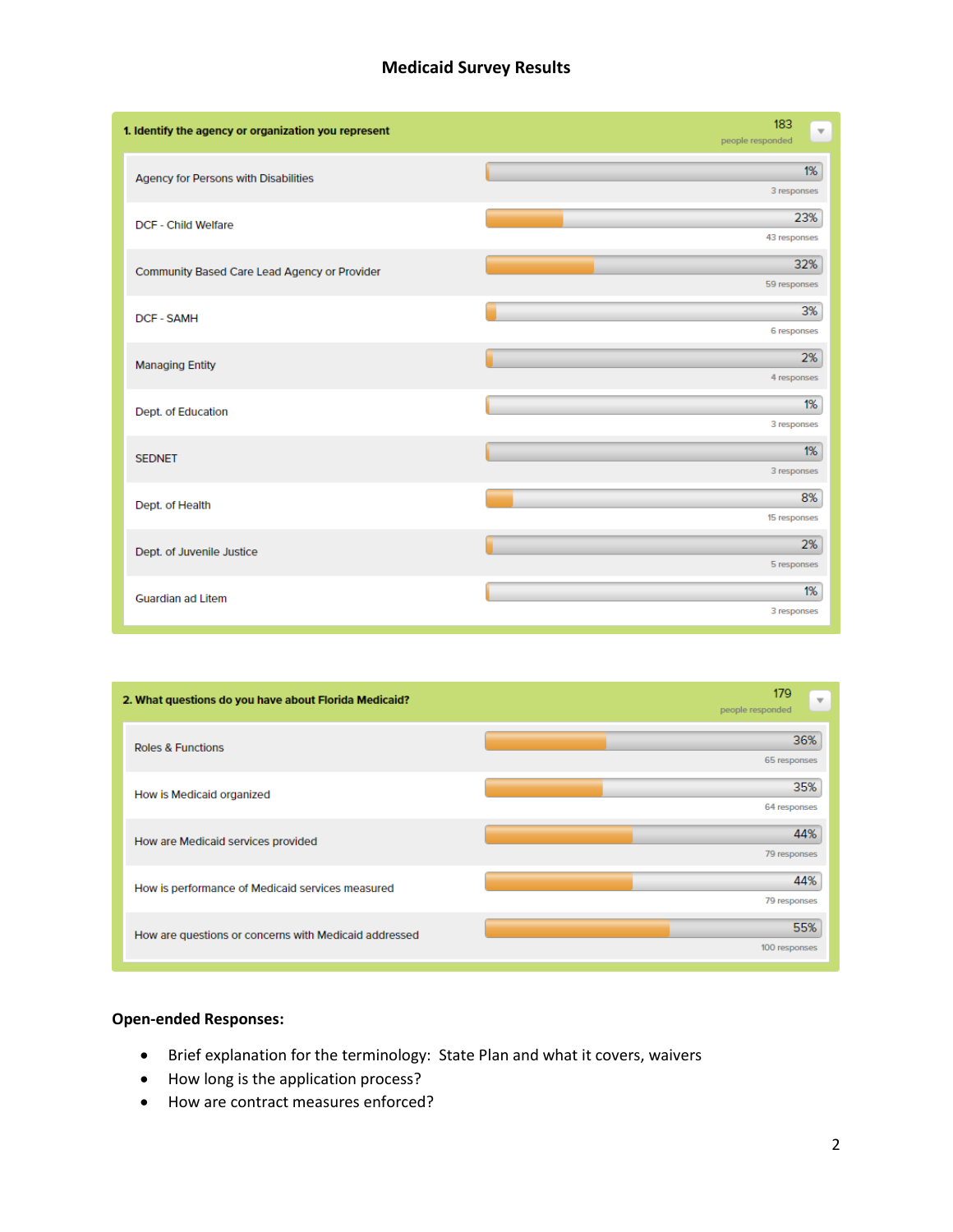- Why have so many doctor's offices stopped accepting different types of Medicaid?
- Clearer definitions on requirements for diagnosis acceptable for TCM
- How to add services
- Why is the process of becoming a Medicaid provider so cumbersome?
- How does Medicaid develop its provider handbook and how often is the handbook updated?
- How can changes be requested to reflect new services such as MAT?
- How is it ok for an individual to have private insurance and Medicaid at the same time?
- How do caregivers apply for Medicaid when children are placed in their care?
- How hard the process and how long does the process take?
- What is covered for who and when?
- Who to contact when we have questions about Medicaid rules?
- What are the different Benefit Plans/what do the acronyms stand for?
- What qualifies an agency to be denied or accepted into a network for Area 1?
- How can we assist a client who has lost their Medicaid for some reason?
- How do you determine access to care?
- What numbers/locations do we send clients to assist them and answer questions?
- How are individuals with straight Medicaid coordinated?
- Who has responsibility for recruiting additional Medicaid State Plan providers when there are insufficient providers to meet the service needs of a particular location?
- The emergency Medicaid for pregnant women is not sufficient time and we are having major issues with pregnant women and documentation. Need assistance!
- How are reimbursement costs determined?
- Why do things switch with little or no notice/reason?
- How to become a Medicaid provider?
- Why is it so difficult to change the PCPs? It is so frustrating!
- How are questions/concerns addressed with service providers? i.e. a Medicaid recipient has an issue at an office visit.
- Continuity of Health Care and Case Management
- Interpretations in Medicaid handbooks
- We need much more provider relations support
- How long does "temporary Medicaid" last? (Specifically, regarding nonresident aliens)
- Qualifications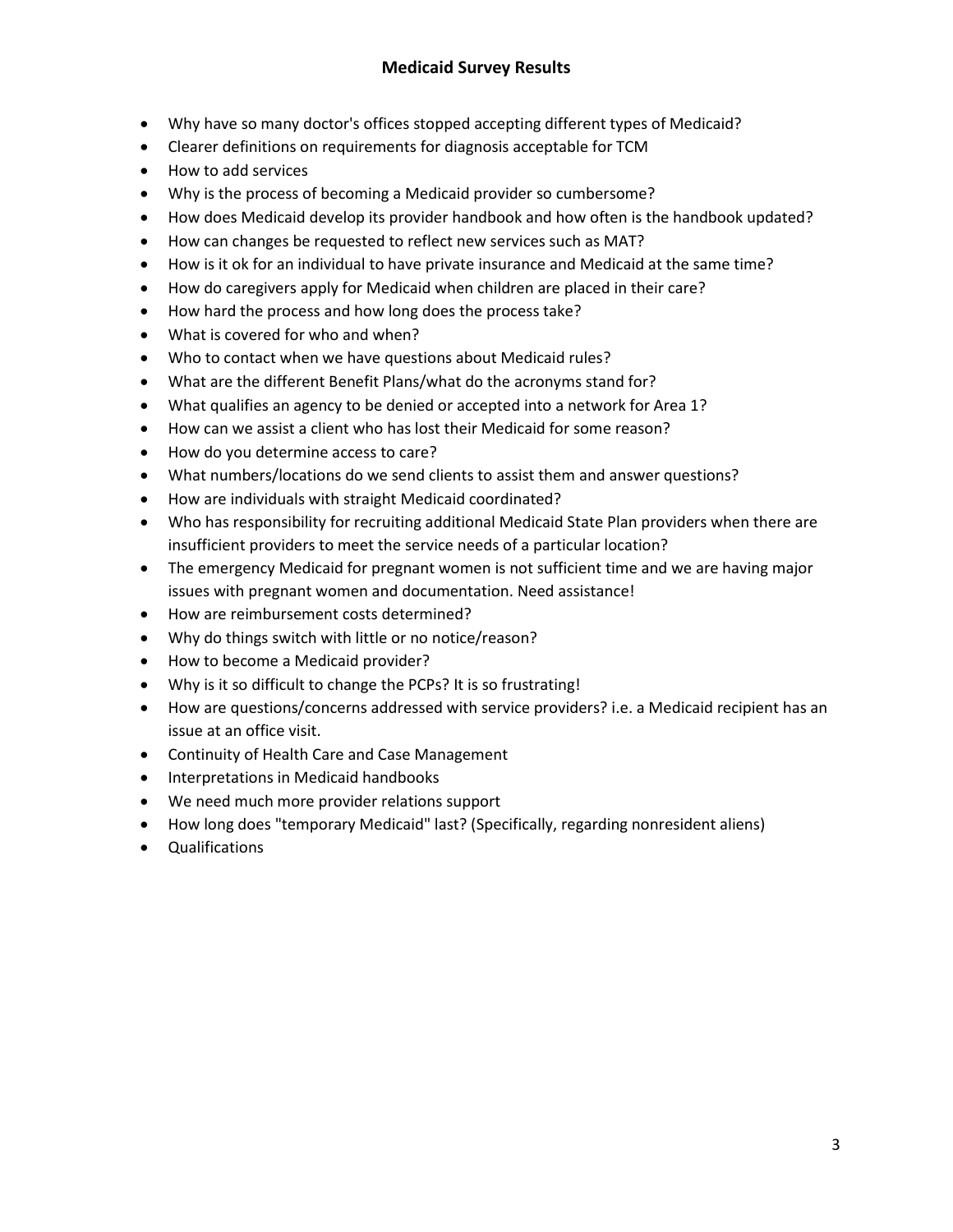## **Medicaid Survey Results**

| 3. What questions do you have about the Managed Care Plans?    | 156<br>$\overline{\mathbf{v}}$<br>people responded |
|----------------------------------------------------------------|----------------------------------------------------|
| How do Managed Care Plans provide services to members          | 57%<br>90 responses                                |
| How do I choose a plan                                         | 23%<br>36 responses                                |
| What Managed Care Plans are in my area                         | 34%<br>54 responses                                |
| How to check the coverage and benefits within my existing plan | 46%<br>73 responses                                |
| How do I contact my plan                                       | 17%<br>28 responses                                |

#### **Open-ended Responses:**

- Why are there so many barriers to services for those in need?
- What are MMA plans responsibilities in recruitment of providers?
- Why is it so difficult to change Medicaid plans?
- Are the managed care plans and their provider's performance posted to a website so the public can see how they are serving each community?
- How do managed care plans negotiate rates and services with providers?
- How do I find out what Managed Care Plan a child client has?
- Who to contact about interagency agreements between early steps and the plan?
- What is the managed care roll regarding services?
- What are they?
- How can we overcome the barrier of limited agency inclusion in Area 1? The ME has closed the network.
- Is there a base amount of funds they must spend on client services?
- How does Medicaid ensure that the Managed Care Plans coordinate pre/post-natal services with Healthy Start Coalitions because the Plans do not provide the level of support or intensity of services.
- If they go out of state what happens to their Medicaid?
- How can I easily access customer service?
- How to know if there are still available services (such as counseling sessions) available to a member?
- How to appeal a plan's decision?
- How do provider changes occur without the knowledge of the subscriber?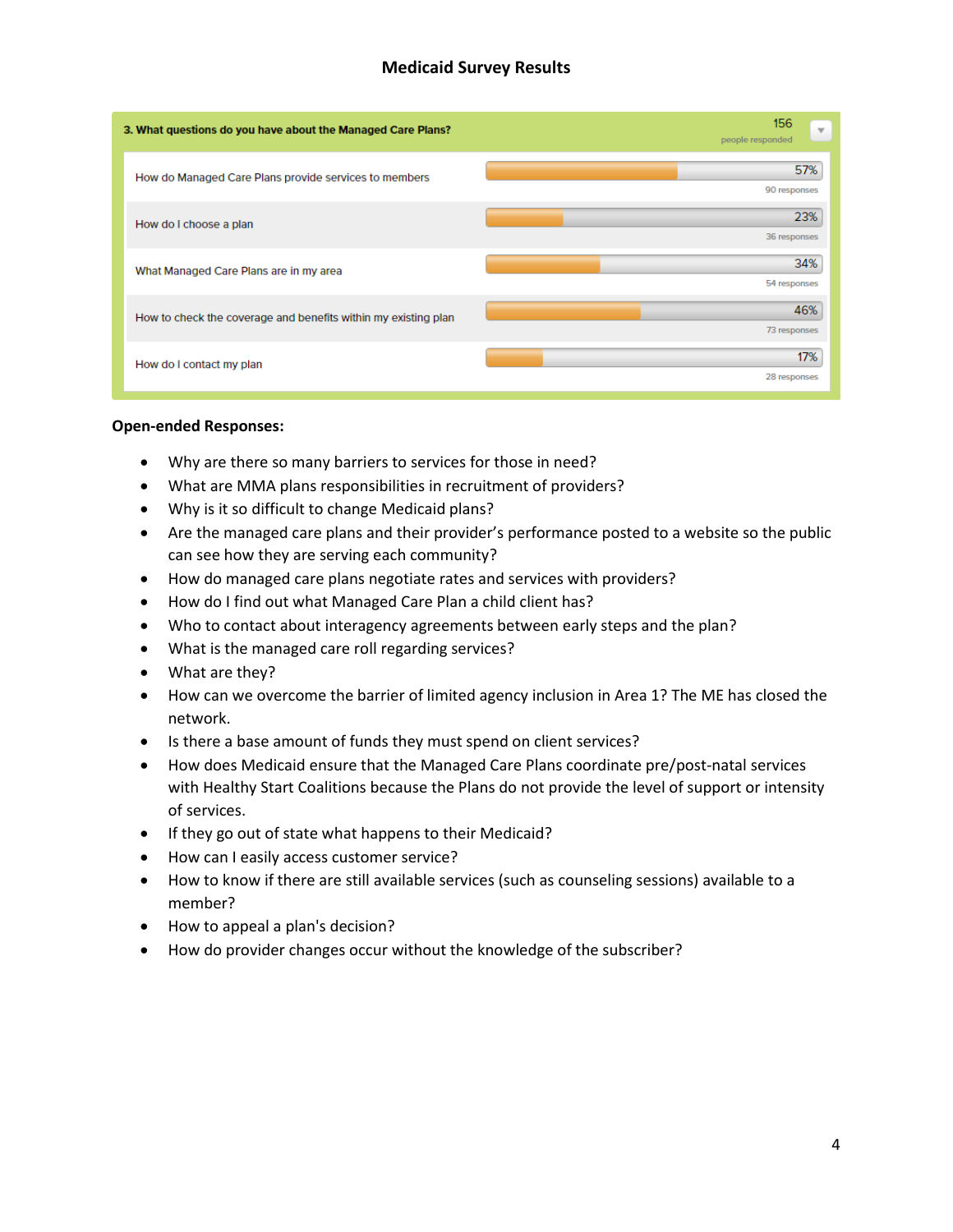# **Medicaid Survey Results**

| 4. What questions do you have about Medicaid services? | 175<br>$\overline{\mathbf{v}}$<br>people responded |
|--------------------------------------------------------|----------------------------------------------------|
| List of covered medical services                       | 54%<br>95 responses                                |
| List of covered behavioral health services             | 68%<br>120 responses                               |
| Targeted case management                               | 51%<br>90 responses                                |
| Private duty nursing                                   | 28%<br>50 responses                                |
| Covered assessments                                    | 45%<br>79 responses                                |
| Transportation coverage                                | 52%<br>92 responses                                |
| How to obtain Non-Medicaid covered services            | 52%<br>91 responses                                |

#### **Open-ended Responses:**

- Are Plans limited to covering services in the State Plan?
- What steps are being taken to increase capacity of therapeutic residential services increased?
- How can I get more assistance with getting children in to see doctors in a reasonable amount of time?
- Is there a website that lists all available or eligible Medicaid services by county?
- How are new services such as peer support and medication assisted treatment covered?
- When should a therapist bill the Early intervention program versus the therapy program for services provided to early steps children with Medicaid?
- List of covered Mental Health services available?
- Wraparound, Targeted case management?
- Who to contact with an issue?
- Are there any plans to increase Medicaid reimbursement levels so they attract more providers?
- The lack of providers willing to take Medicaid
- What needs a prior authorization and how do I do that?
- Specialty Care Networks?
- How language barriers are addressed?
- Timeliness/accuracy of information on MMA websites?
- Eligibility
- EPSDT Developmental/ Behavioral Screening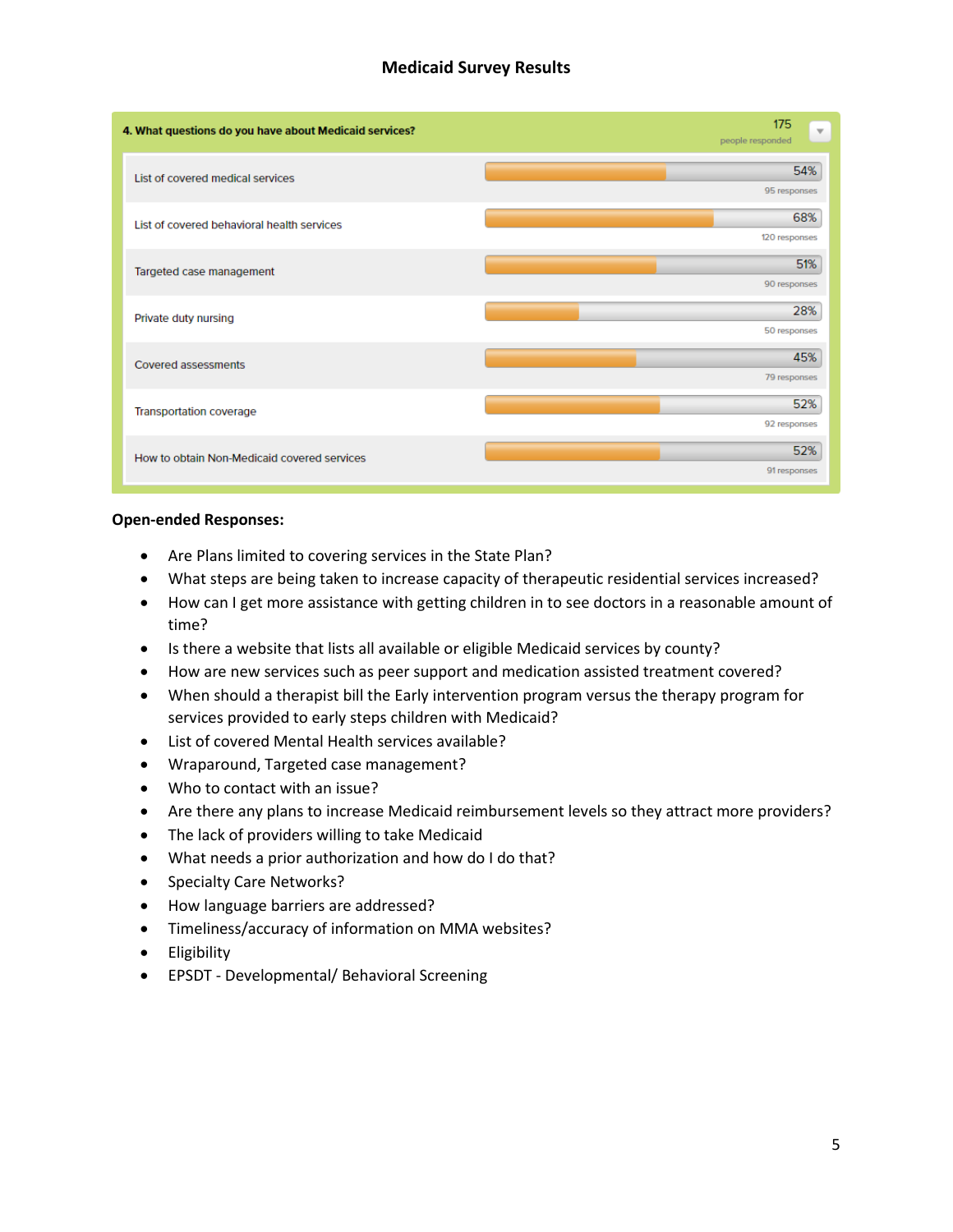# **5. Any other questions related to Medicaid and services?**

- How do Managed Care Plans determine rates for services?
- Are rates for the same service different with different Plans?
- Are the individuals notified in advance to inform them of Medicaid ending?
- I often have care givers ask me about the guide lines for qualifying for Medicaid such as their income and application process questions and how long it takes to get approved.
- Current provider listing that is correct for area
- In my position with DCF it is imperative to get children to a doctor in a short amount of time. Most of the doctors are unable to see the children due to issues with coverage or the inability to change coverage in a reasonable amount of time. How can we make it impossible to get care to children in the time allotted?
- I would appreciate a clearer guideline on requirements for TCM, specifically acceptable diagnosis for adults and children.
- How can we get clients better informed of their services and care plans?
- How can we get clients aware of who their case manager is?
- Medicaid should not be so complicated. It is confusing for professionals who work in the weeds weekly. How can we expect customers to go through the process timely when it is so difficult?
- Who to contact for questions about early intervention services
- When will Medicaid allow children in the child welfare system to change plans outside of their open enrollment period? These children change placements often but often are locked into plan that keeps them from getting the access to care they need. I know using good-cause reasons is a way to get a plan change approved, but with this particular population, arguing a good-cause reason is very difficult because we often don't have all the information required.
- The units for provided services for Molina and Humana clients have been reduced. What causes this reduction? Due to this reduction, there is potential gap in services... Is Medicaid doing anything to help bridge this gap?
- Contact persons to direct members or inquiries to the correct case manager.
- How can we provide wraparound and get paid for it? Why is the tcm rate so low? How is ahca collaborating with the certification board and DCF to provide training to support the statewide Wraparound initiative.
- Area 1 has a very high poverty rate and is also underserved regarding mental health services. It appears to be unethical for the MMA network to be closed to a community mental health agency such as ours.
- What is the process to get services to children that are currently not provided by Medicaid to children in desperate need of the service?
- I have many clients that doesn't have access to a lot of things and they have no idea who to go to so they ask me, I give them to contact information to ACCESS and basically hope for the best. But, it doesn't appear that they always get the answers they need either.
- If a Child is receiving SSI, and is in a foster home, qualified for BHOS services, how the agency can bill for his BHOS services?
- I am interested in the flow of the Medicaid process from when we submit the Medicaid application in FSFN to the Medicaid showing in FLIMIS